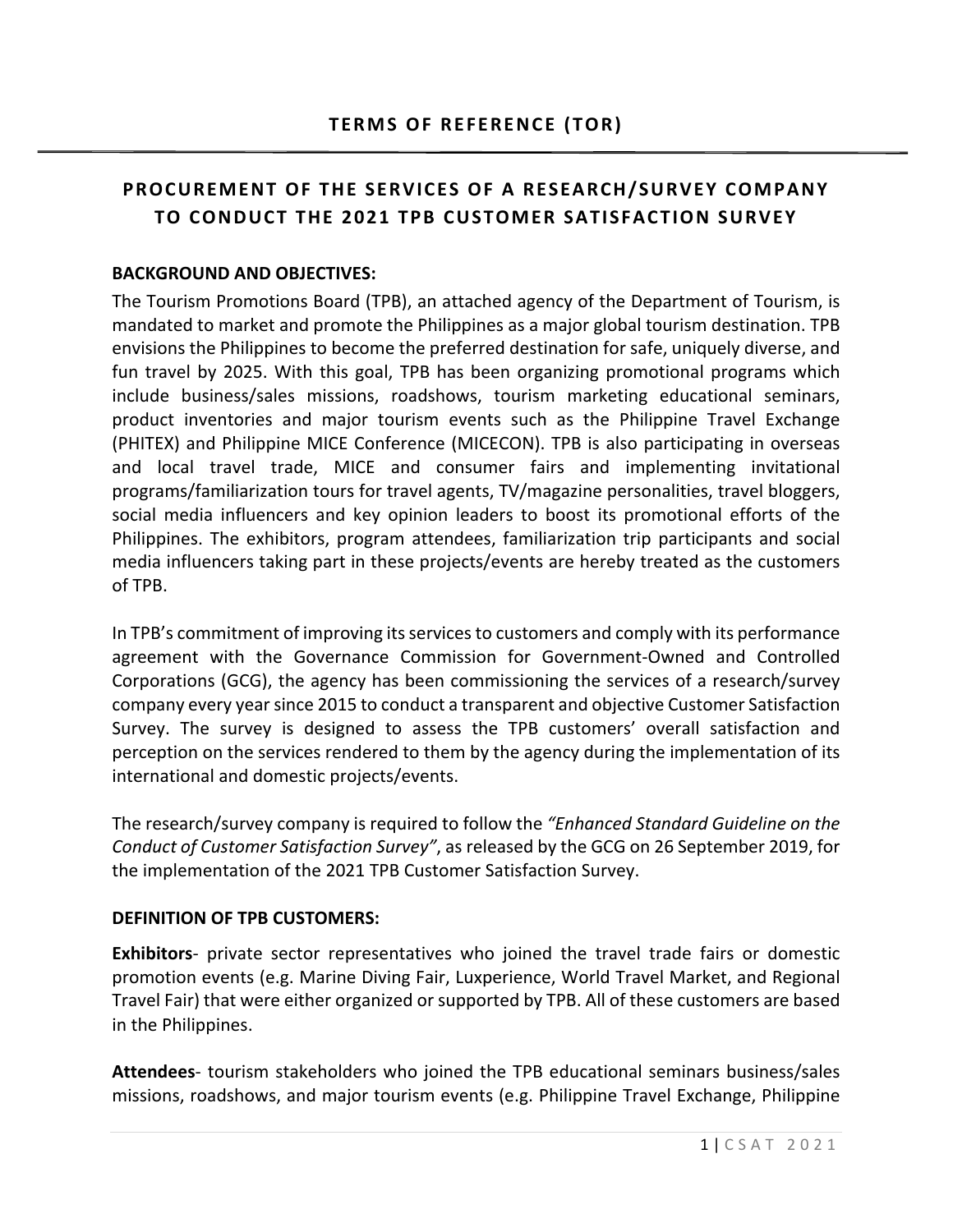MICE Conference). These customers are a mix of Filipinos and foreigners living within or outside the Philippines.

**Familiarization Trip Participants and Social Media Influencers**- travel agents and media personalities (e.g. TV/magazine writers, celebrities, production crew, travel bloggers, key opinion leaders, and alike) who joined the invitational programs/familiarization trips and tourism destination inventories implemented by TPB. These customers are a mix of Filipinos and foreigners living within or outside the Philippines.

## **SURVEY METHODOLOGY:**

Below is the recommended survey methodology for the 2021 Customer Satisfaction Survey:

| <b>CUSTOMER TYPE</b>                  | <b>METHODOLOGY</b>                 |  |
|---------------------------------------|------------------------------------|--|
| Exhibitors                            |                                    |  |
| Attendees                             |                                    |  |
| Familiarization Trip Participants and | <b>Online Survey Tool/Platform</b> |  |
| Social Media Influencers              |                                    |  |

The use of an online survey tool/platform for data gathering should be accompanied by a report detailing the comprehensive quality control measures employed to ensure the validity and reliability of the data collected. The report will be incorporated in the Quarterly Monitoring Report.

## **SAMPLE SIZE:**

**Indicatively, the sample size for the 2021 Customer Satisfaction Survey is projected to range from 300 to 500 respondents**. The sample size and its distribution per customer type will be finalized during the preparation of the Inception Report.

The formula below will be used for the computation:

Sample size = 
$$
\frac{\frac{z^2 x p (1-p)}{e^2}}{1 + (\frac{z^2 x p (1-p)}{e^2 N})}
$$

Where z = 1.96 at 95% confidence level N = target universe or population  $e =$  margin of error at  $+/-4.3%$ p = sample proportion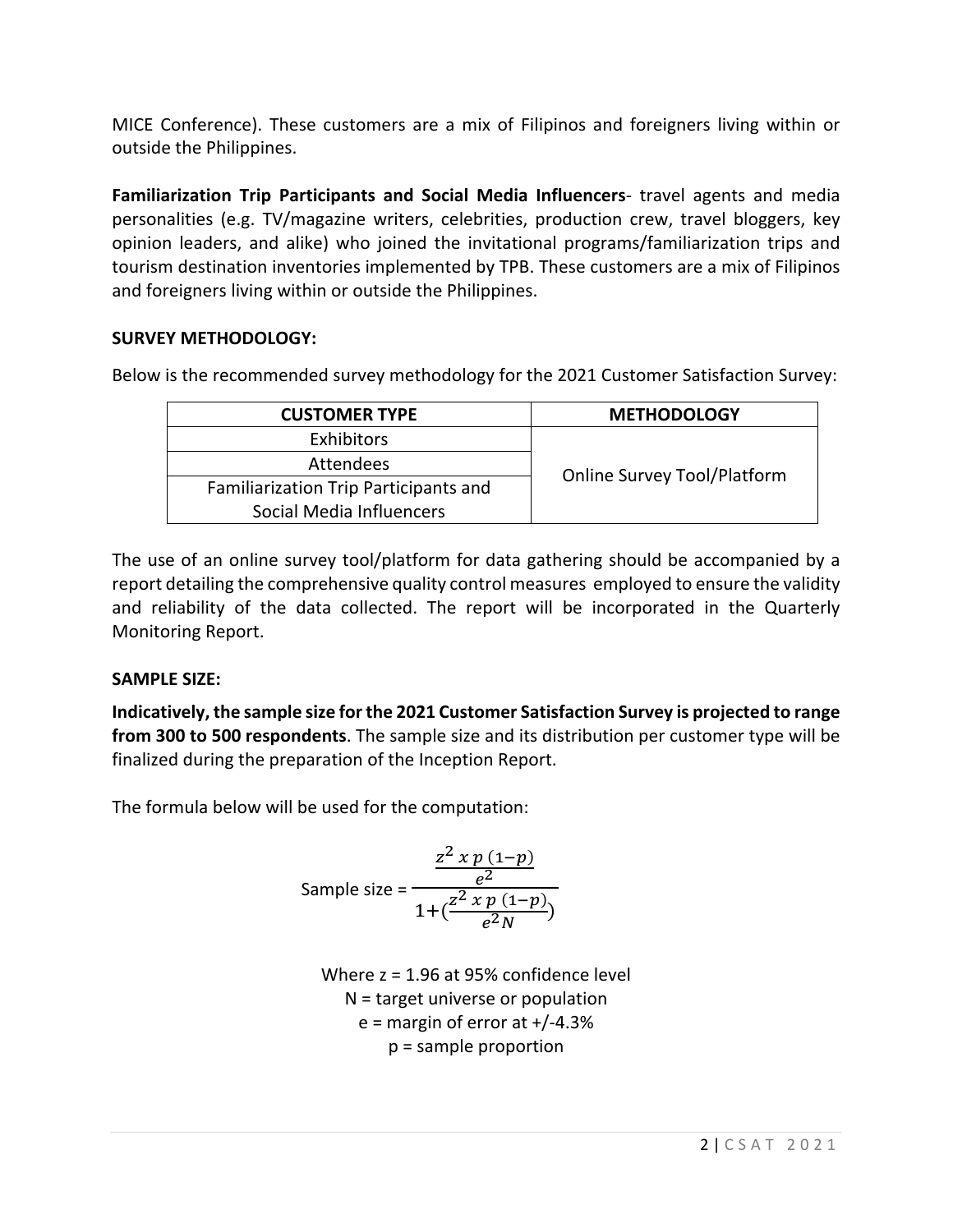#### **SCOPE OF WORK:**

- a. Finalization of the sample size per customer type.
- b. Use of the GCG-prescribed questionnaires composed of a screener test and a main questionnaire. Service specific questions can be added to the questionnaires (under the Execution of Service Section) subject to the approval of TPB.
- c. Follow the 5-point Likert scale for all rating questions.

| <b>Very Satisfied</b> | Satisfied | <b>Neither</b><br>satisfied nor<br>dissatisfied | <b>Dissatisfied</b> | Verv<br><b>Dissatisfied</b> |
|-----------------------|-----------|-------------------------------------------------|---------------------|-----------------------------|
|                       |           |                                                 |                     |                             |

- d. Signing of a Non-Disclosure and Confidentiality Agreement by the researchers and all of their partners to ensure confidentiality of the data (e.g. contact details of customers) to be provided to them by TPB.
- e. Recruitment of respondents: Contact details will be provided by TPB after signing of the Data-Sharing Agreement.
- f. Adherence to the rules and procedures for data collection, quality control, and data processing as stated in the GCG guidelines.
- g. Conduct of at least one (1) Focus Group Discussion (FGD) with the satisfied and dissatisfied respondents to gather qualitative insights about the best practices of TPB, service areas for improvement, and other suggestions. The size and criteria for the FGD will be based on the recommendation of the research/survey company, subject to the approval of TPB.
- h. Analysis of survey results with the minimum required information as follows:
	- i. Data Gathering Methodology (i.e. sampling procedure, total primary customers, sample size used, survey methodology, frequency of data collection).
	- ii. Percentage of satisfied customers using the Top 2 Box (Very Satisfied and Satisfied)
	- iii. Average of the overall satisfaction rating.
	- iv. Crosstabs of the reasons for overall satisfaction rating against type of raters (positive and negative).
	- v. Derived Importance thru Correlation and Modified Kruskal Analysis.
	- vi. Scatter Diagram of derived importance and average performance score.
	- vii. Apostle Model of Customer Loyalty
	- viii.Trending analysis of the results of the TPB Customer Satisfaction Survey in the past five (5) years (as much as feasible) using similar criteria.
- i. Interpretation and analysis of the results based on the following segments:
	- i. By total respondents iii. By customer type
	- ii. By areas of coverage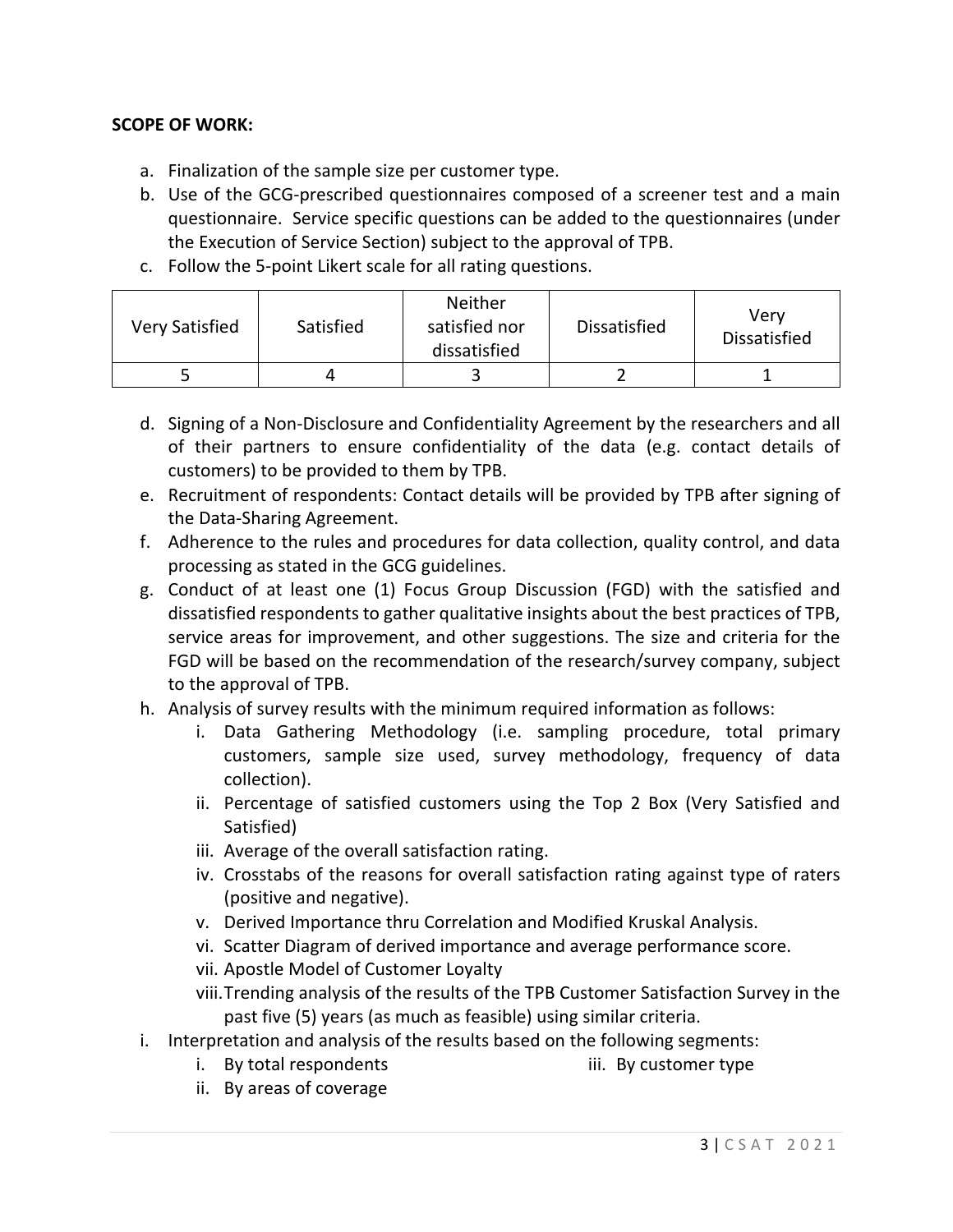iv. By rating (positive/negative raters)

v. By drivers of satisfaction (derived importance)

#### **DELIVERABLES:**

- a. Inception Report
- b. Questionnaires with recommended additional question items for the Execution of Service section

 $\checkmark$  With corresponding translations to other languages as needed.

*Note: Copy of the GCG-prescribed questionnaires will be provided upon request of the interested bidders.*

- c. Quarterly Monitoring Reports  $(2^{nd}$  to  $4^{th}$  Quarter)
- d. Transcript/narrative of the conducted FGD
- e. Draft Survey Report on findings, analyses and recommendations.
- f. Comprehensive Final Report (3 hard copies and digital format)
	- $\checkmark$  Full report on findings and analysis as required by the GCG guideline
	- $\checkmark$  Insights gathered from the FGD, which will also be incorporated in the analysis
	- $\checkmark$  Conclusions and actionable recommendations to address the survey findings
	- $\checkmark$  Tabulation of aggregate data (excel format)
	- $\checkmark$  Sample accomplished survey forms (5 per customer type)
- g. Powerpoint Presentation of the Comprehensive Final Report

#### **CONTENTS OF THE QUARTERLY MONITORING REPORTS:**

| <b>ACTIVITY</b>                | <b>DOCUMENTS FOR SUBMISSION</b>               |
|--------------------------------|-----------------------------------------------|
|                                | Survey Instrument                             |
| Pre-Test                       | <b>Stimulus Materials</b>                     |
|                                | <b>Pre-Test Results</b>                       |
|                                | Pre-Test Report                               |
|                                | <b>Survey Instrument</b>                      |
|                                | <b>Stimulus Materials</b>                     |
| <b>Training</b>                | <b>Training Manuals</b>                       |
|                                | <b>Training Report</b>                        |
|                                | Survey Instrument                             |
|                                | <b>Stimulus Materials</b>                     |
| Project Kick-off/Start-off     | <b>Observation Report</b>                     |
|                                | Clearing/Debriefing Report                    |
|                                | Supervision/Observation Report                |
| Project Implementation         | Fieldwork Progress Report                     |
| <b>Back-checking and Spot-</b> | Back-checking and Spot-checking Report        |
| checking                       | Report on Automated Checks (for CAPI surveys) |
|                                | Spot Checking Report for Data Processing      |
| Data Processing                | Data Quality Control Report                   |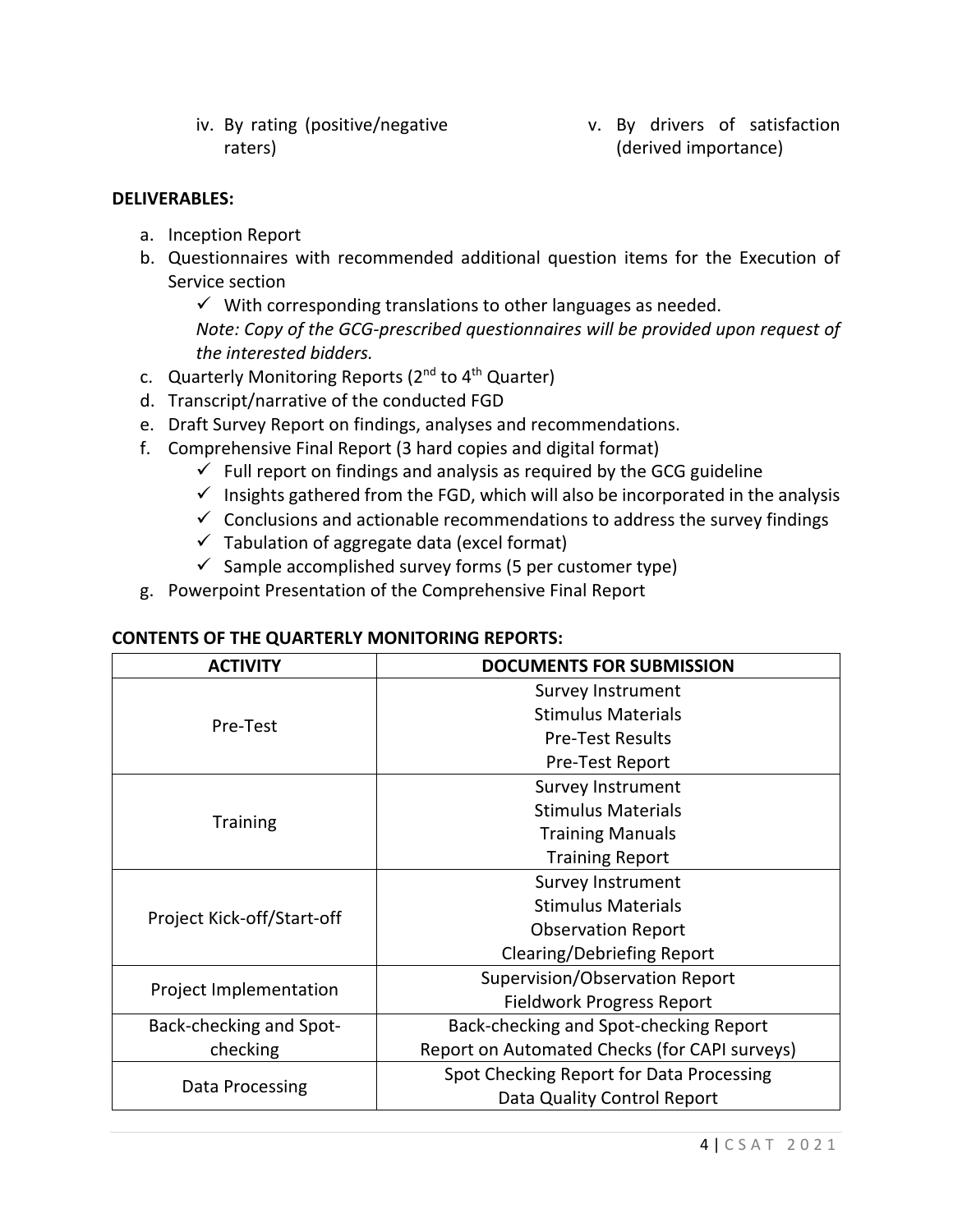*Note: The submission of the above reports and documents is dependent on the quarter applicable. For example, if the Pre-test was conducted on the 2nd Quarter, then the reports under it shall be included in the 2nd Quarter Monitoring Report.* 

### **APPROVED BUDGET FOR THE CONTRACT (ABC):**

The 2021 TPB Customer Satisfaction Survey shall be undertaken for the amount of **Two Million Five Hundred Thousand Pesos (Php 2,500,000.00)** inclusive of value-added tax (VAT) and other applicable taxes and fees.

#### **DURATION OF WORK:**

Below is the indicative schedule of activities:

| <b>Date</b>          | <b>Activities/ Deliverables</b>                                  |
|----------------------|------------------------------------------------------------------|
| <b>26 April 2021</b> | Kick-Off Meeting between the research/survey company and TPB     |
|                      | representatives                                                  |
| <b>29 April 2021</b> | Submission of the Inception Report and Questionnaires (with      |
|                      | inputs)- 1 <sup>st</sup> draft                                   |
| 03 May 2021          | TPB's submission of comments on the Inception Report and         |
|                      | Questionnaires                                                   |
| 06 May 2021          | Submission of Inception Report and Questionnaires (with inputs)- |
|                      | $2nd$ draft                                                      |
| 10 May 2021          | TPB's submission of comments on the Inception Report and         |
|                      | Questionnaires                                                   |
| 12 May 2021          | Submission of the Final Inception Report and Questionnaires      |
| $13 - 20$ May 2021   | Pilot-testing of the Questionnaires                              |
| 25 May 2021          | finalized<br>Submission of Pilot-testing results and<br>survey   |
|                      | questionnaires                                                   |
| 28 May 2021          | TPB's approval of the finalized survey questionnaires            |
| $31$ May $-15$       | Data collection proper                                           |
| December 2021        |                                                                  |
| 15 July 2021         | Submission of the Quarterly Monitoring Report (Q2)               |
| 15 October 2021      | Submission of the Quarterly Monitoring Report (Q3)               |
| 05 January 2022      | Conduct of the Focus Group Discussion (FGD)                      |
| 15 January 2022      | Submission of the Quarterly Monitoring Report (Q4)               |
| 28 January 2022      | Submission of the Draft Full Report-1 <sup>st</sup> draft        |
| 11 February 2022     | Submission of the Draft Full Report- 2 <sup>nd</sup> draft       |
| 28 February 2022     | Submission of the Comprehensive Final Report (in hardcopies and  |
|                      | digital format)                                                  |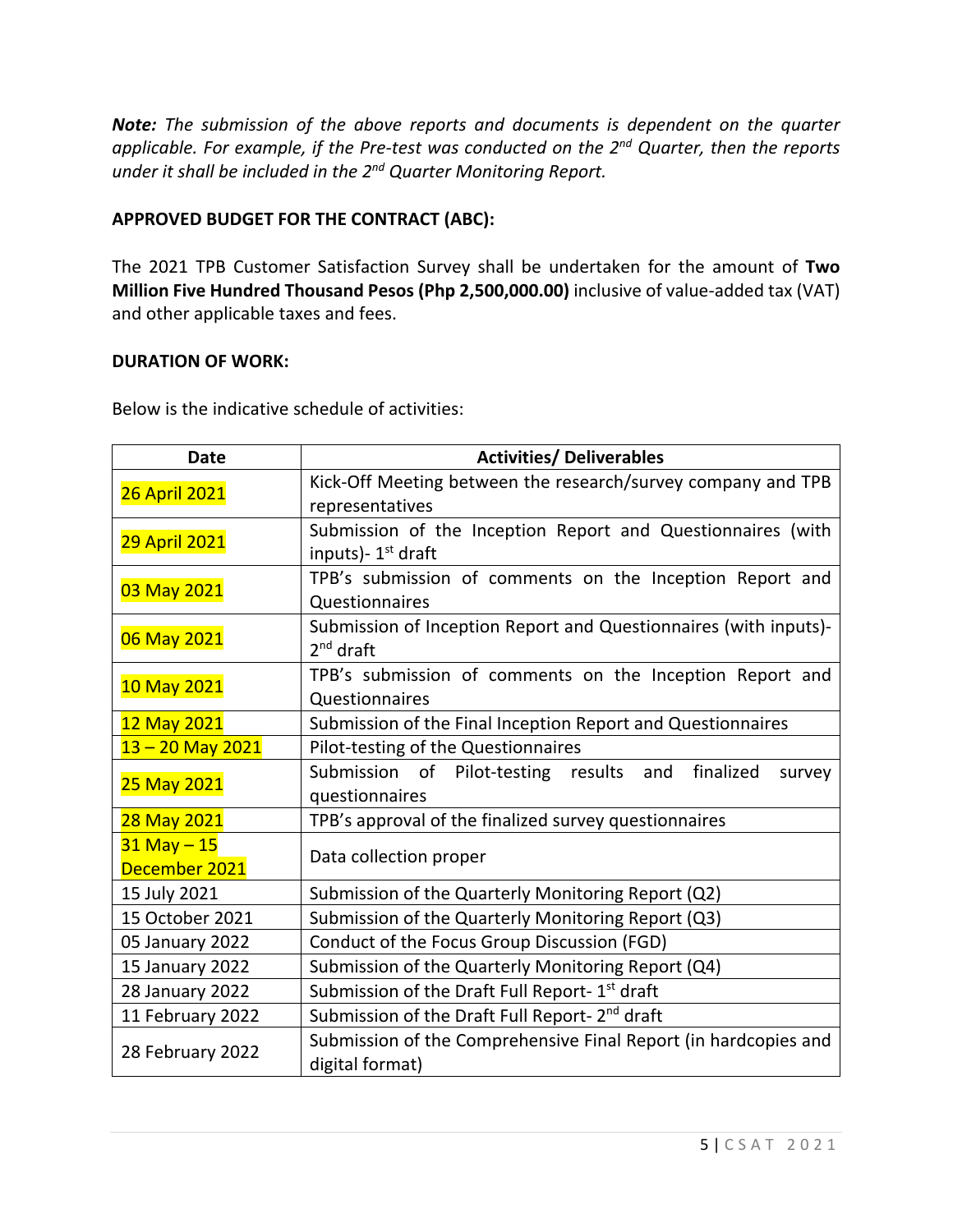| Date          | <b>Activities/ Deliverables</b>                                    |  |
|---------------|--------------------------------------------------------------------|--|
| 02 March 2022 | Presentation of the Comprehensive Final Report (in ppt) to the TPB |  |
|               | Management Committee                                               |  |

*Note: Proposed timeframe may be adjusted subject to the recommendation of the research/survey company and the approval of TPB.* 

#### **QUALIFICATIONS OF THE RESEARCH/SURVEY COMPANY:**

- *a.* The research/survey company should possess at least five (5) years of experience in conducting customer satisfaction surveys and related researches, including analysis and presentation. *The research/survey company must submit a list of ongoing and completed government and private contracts for the last five (5) years.*
- *b.* All key personnel (based on item f below) to be assigned in the project should have at least three (3) years of relevant work experience in conducting research/surveys. *Curriculum vitae of all key personnel must be submitted.*
- *c.* Has provided services to multinational clients in the past three (3) years *(provide copy of Notice to Proceed, Contract, Certificate of Project Completion, or whichever is applicable).*
- d. Member of good standing in any internationally-recognized association of marketing research agencies *(provide proof of membership and/or certificate of good standing).*
- e. Compliant to legal standards on data privacy and protection.
- f. Conformity to the key personnel composition as stated in the GCG guideline:
	- $\triangleright$  Overall Project Manager
	- $\triangleright$  Assistant Project Managers (Project Manager & Statistician)
	- $\triangleright$  Overall Field Manager
- $\triangleright$  Overall Data Processing Manager
- $\triangleright$  Data Processing Supervisor / Digital Operations Supervisor OR Encoding Supervisor

## **TERMS OF PAYMENT:**

The indicative payment scheme is as follows:

| <b>OUTPUT/MILESTONE</b>                                       | % OF PAYMENT |  |
|---------------------------------------------------------------|--------------|--|
| Upon submission and approval of the inception report and      | 15%          |  |
| finalized survey questionnaires                               |              |  |
| Upon submission and approval of the 2 <sup>nd</sup> Quarterly |              |  |
| <b>Monitoring Report</b>                                      | 10%          |  |
| Upon submission and approval of the 3rd Quarterly             | 10%          |  |
| <b>Monitoring Report</b>                                      |              |  |
| Upon submission and approval of the 4 <sup>th</sup> Quarterly |              |  |
| <b>Monitoring Report</b>                                      | 10%          |  |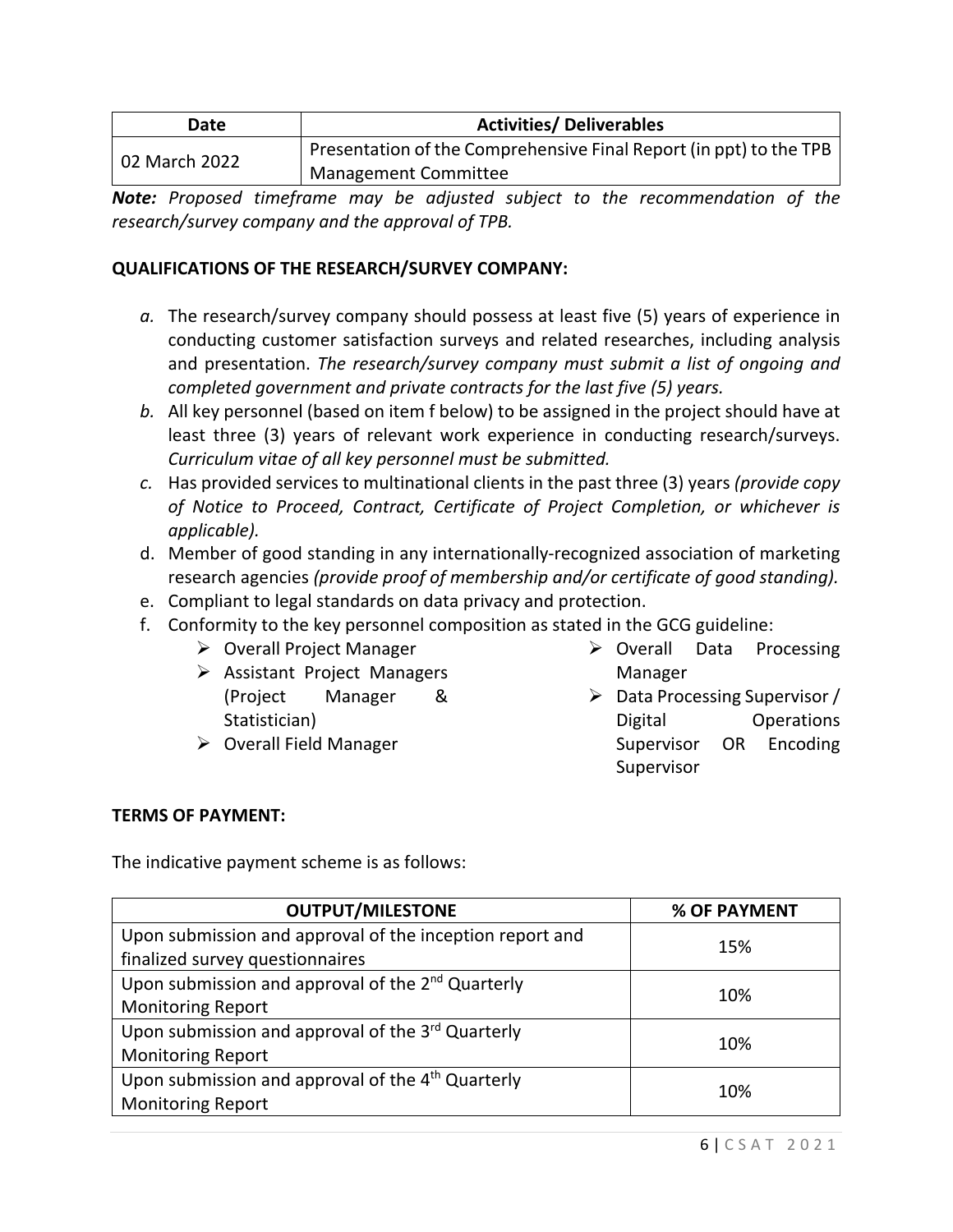| <b>OUTPUT/MILESTONE</b>                                                    | % OF PAYMENT |  |
|----------------------------------------------------------------------------|--------------|--|
| Upon submission and acceptance of the transcript/narrative of              | 10%          |  |
| the conducted FGD                                                          |              |  |
| Upon submission and acceptance of the 1 <sup>st</sup> draft of full report |              |  |
| on findings and recommendations                                            | 15%          |  |
| Upon submission and approval of the Comprehensive Final                    | 20%          |  |
| Report (in hardcopies and digital format)                                  |              |  |
| Upon presentation of the Final Report (in powerpoint format)               | 10%          |  |
| to the TPB Management Committee (MANCOM)                                   |              |  |
| <b>TOTAL</b>                                                               | 100%         |  |

*Note: The research/survey company should have a Landbank account. Payment will be made through LBP bank deposit. Otherwise, bank charges will be shouldered by the research/survey company.* 

## **SHORTLISTING CRITERIA AND RATING SYSTEM:**

Based on section 24.5.3 of R.A. 9184, the criteria and rating system for the shortlisting of research/survey agencies is as follows:

|    | <b>PARTICULARS</b>                                          |                                                                                                                                                                           | % WEIGHT |
|----|-------------------------------------------------------------|---------------------------------------------------------------------------------------------------------------------------------------------------------------------------|----------|
| I. | <b>Applicable Experience of the Research/Survey Company</b> |                                                                                                                                                                           | 50%      |
|    |                                                             | At least 5 years of experience in conducting customer                                                                                                                     |          |
|    | А.                                                          | satisfaction surveys and related researches, including                                                                                                                    | 30%      |
|    |                                                             | analysis and presentation.                                                                                                                                                |          |
|    |                                                             | With more than 5 years of experience (30%)                                                                                                                                |          |
|    |                                                             | With 5 years of experience (25%)                                                                                                                                          |          |
|    |                                                             | With less than 5 years of experience (0%)                                                                                                                                 |          |
|    | Β.                                                          | Successfully implemented similar projects within the last<br>5 years (minimum of 3 customer satisfaction survey-<br>related projects, with at least 1 government client). | 15%      |
|    |                                                             | Based on submitted Certificates of Project Completion<br>showing satisfactory delivery of service.                                                                        |          |
|    |                                                             | At least 3 customer satisfaction survey-related projects,<br>with at least 1 government client (15%)                                                                      |          |
|    |                                                             | At least 3 customer satisfaction survey-related projects,<br>but no government client (10%)                                                                               |          |
|    |                                                             | Less than 3 customer satisfaction survey-related projects<br>(0%)                                                                                                         |          |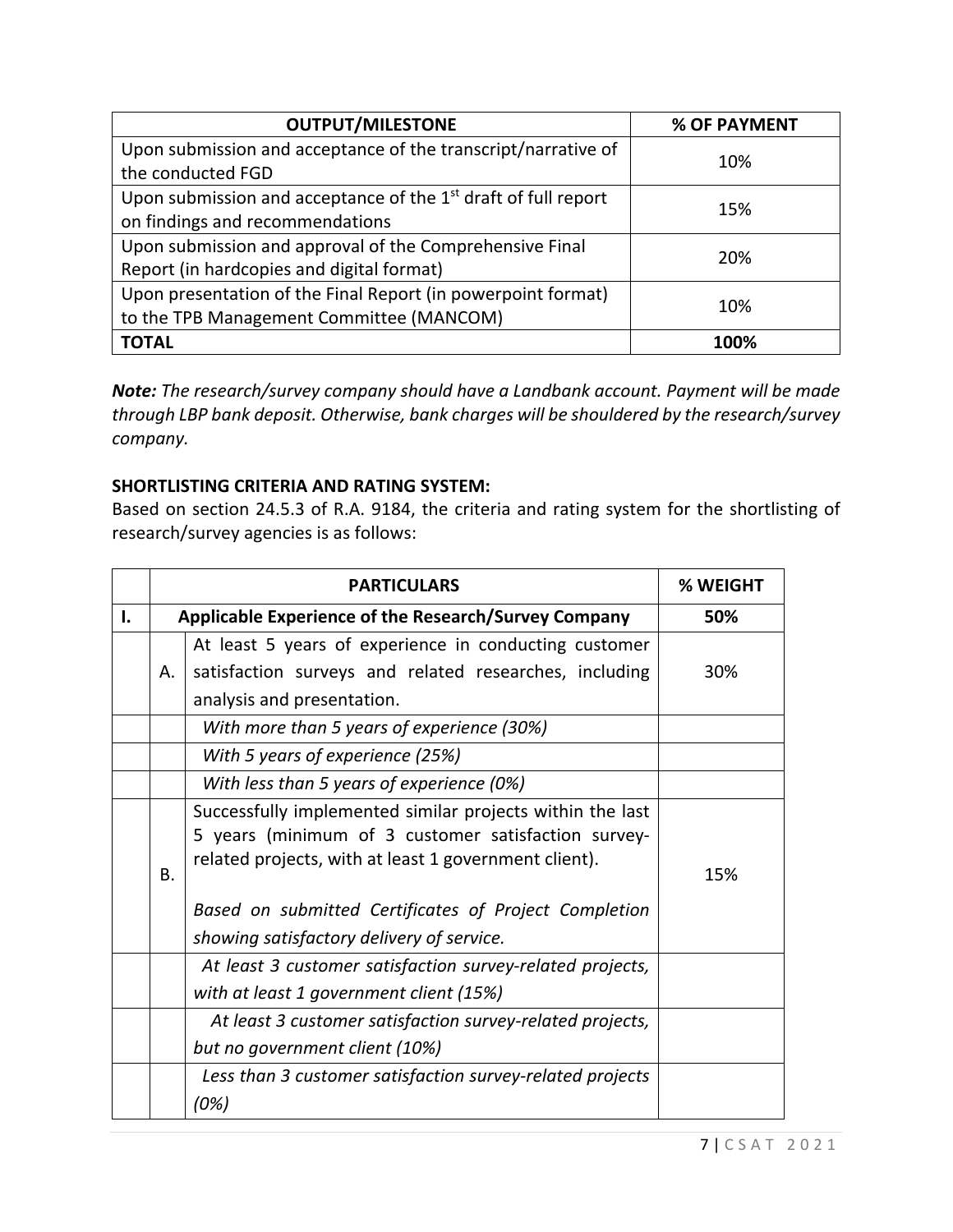|     | <b>PARTICULARS</b>                                                                                                                                                 | % WEIGHT |
|-----|--------------------------------------------------------------------------------------------------------------------------------------------------------------------|----------|
|     | Member of good standing in any internationally<br>recognized association of marketing research agencies.<br>C.<br>Bidder should provide proof of membership and/or | 5%       |
|     | certificate of good standing.                                                                                                                                      |          |
|     | With membership in any internationally-recognized<br>association of marketing research agencies (5%)                                                               |          |
|     | No<br>membership in any internationally-recognized<br>association of marketing research agencies (0%)                                                              |          |
| II. | Qualification of personnel who may be assigned to the                                                                                                              |          |
|     | project                                                                                                                                                            | 30%      |
|     | Note: Bidder to submit CV using TPF 6 Form which need not                                                                                                          |          |
|     | be notarized                                                                                                                                                       |          |
|     | All key personnel should have at least 3 years of work<br>in conducting surveys or qualitative<br>experience<br>and<br>quantitative research.                      |          |
|     | All key personnel have more than 3 years of relevant work                                                                                                          |          |
|     | experience (30%)                                                                                                                                                   |          |
|     | All key personnel have 3 years of relevant work experience<br>(25%)                                                                                                |          |
| Ш.  | 20%<br><b>Current Workload relative to Capacity</b>                                                                                                                |          |
|     | The research/survey company is currently handling maximum                                                                                                          |          |
|     | of 10 projects.                                                                                                                                                    |          |
|     | Currently handling 5 or less projects (20%)                                                                                                                        |          |
|     | Currently handling 6-10 projects (15%)                                                                                                                             |          |
|     | Currently handling more than 10 projects (0%)                                                                                                                      |          |
|     | <b>TOTAL</b>                                                                                                                                                       | 100%     |

*Hurdle rate for Shortlisting: At least 85%*

## **TECHNICAL PROPOSAL:**

Bidders are required to present their plan of approach for the project (maximum of 20 minutes).

Based on section 33.2.2. of R.A. 9184, the technical proposal and presentation of the bidders shall be evaluated based on the following criteria with corresponding numerical weights: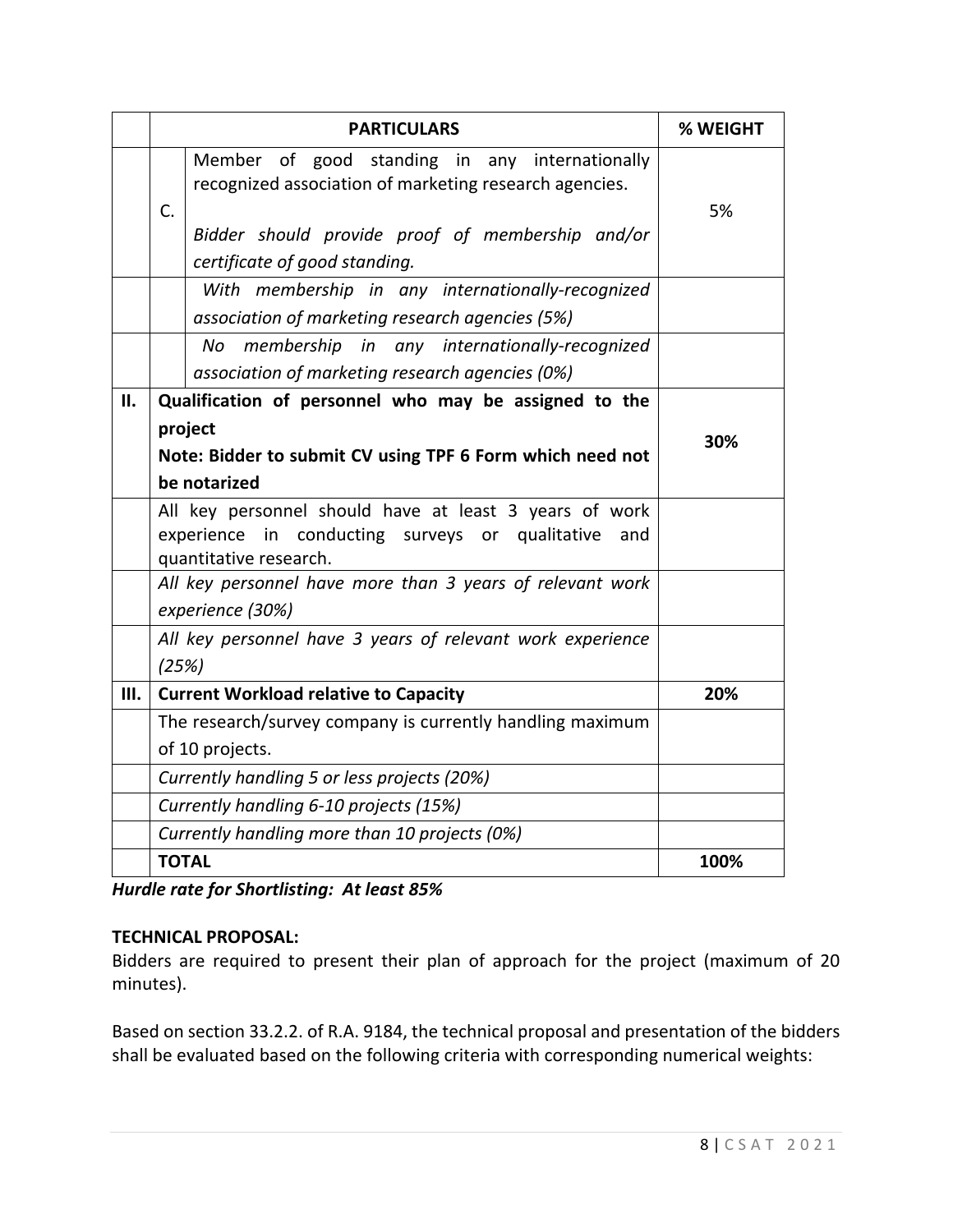|     |    | <b>PARTICULARS</b>                                                                                                                                                                        | % WEIGHT |  |
|-----|----|-------------------------------------------------------------------------------------------------------------------------------------------------------------------------------------------|----------|--|
| ı.  |    | Quality of Personnel to be assigned to the Project                                                                                                                                        | 15%      |  |
|     |    | Profile and expertise of key personnel who will be assigned to                                                                                                                            |          |  |
|     |    | the project, showing specialization in conducting quantitative                                                                                                                            |          |  |
|     |    | and qualitative research in customer satisfaction.                                                                                                                                        |          |  |
|     |    | With a Statistician in the team that has an experience in                                                                                                                                 |          |  |
|     |    | conducting customer satisfaction surveys (15%)                                                                                                                                            |          |  |
|     |    | Without a Statistician in the team but has experience in                                                                                                                                  |          |  |
|     |    | conducting customer satisfaction surveys (10%)                                                                                                                                            |          |  |
| ΙΙ. |    | <b>Research/Survey Company's Experience and Capability</b>                                                                                                                                | 40%      |  |
|     | Α. | Bidder's expertise in conducting surveys using different<br>methodologies for reaching specific customer types and<br>capacity to implement the survey in an international<br>coverage.   | 20%      |  |
|     |    | With at least 5 years' experience in using different<br>methodologies for reaching specific customer types and<br>capacity to implement the survey in an international<br>coverage. (20%) |          |  |
|     |    | With less than 5 years' experience in using different<br>methodologies for reaching specific customer types and<br>capacity to implement the survey in an international<br>coverage. (0%) |          |  |
|     | В. | Quantity of similar surveys handled.                                                                                                                                                      | 10%      |  |
|     |    | With more than 3 similar surveys (10%)                                                                                                                                                    |          |  |
|     |    | With 3 similar surveys (5%)                                                                                                                                                               |          |  |
|     |    | Less than 3 similar surveys (0%)                                                                                                                                                          |          |  |
|     | C. | Quality / profile of previous clients in similar projects.                                                                                                                                | 10%      |  |
|     |    | With at least 3 similar projects and 1 government client                                                                                                                                  |          |  |
|     |    | (10%)                                                                                                                                                                                     |          |  |
|     |    | With at least 3 similar projects but no government client                                                                                                                                 |          |  |
|     |    | (5%)                                                                                                                                                                                      |          |  |
|     |    | Less than 3 similar projects (regardless if there is a                                                                                                                                    |          |  |
|     |    | government client or none) (0%)                                                                                                                                                           |          |  |
| Ш.  |    | <b>Plan of Approach and Methodology</b>                                                                                                                                                   | 45%      |  |
|     | А. | Consistency of the proposed workplans with the standard<br>guidelines of GCG.                                                                                                             | 20%      |  |